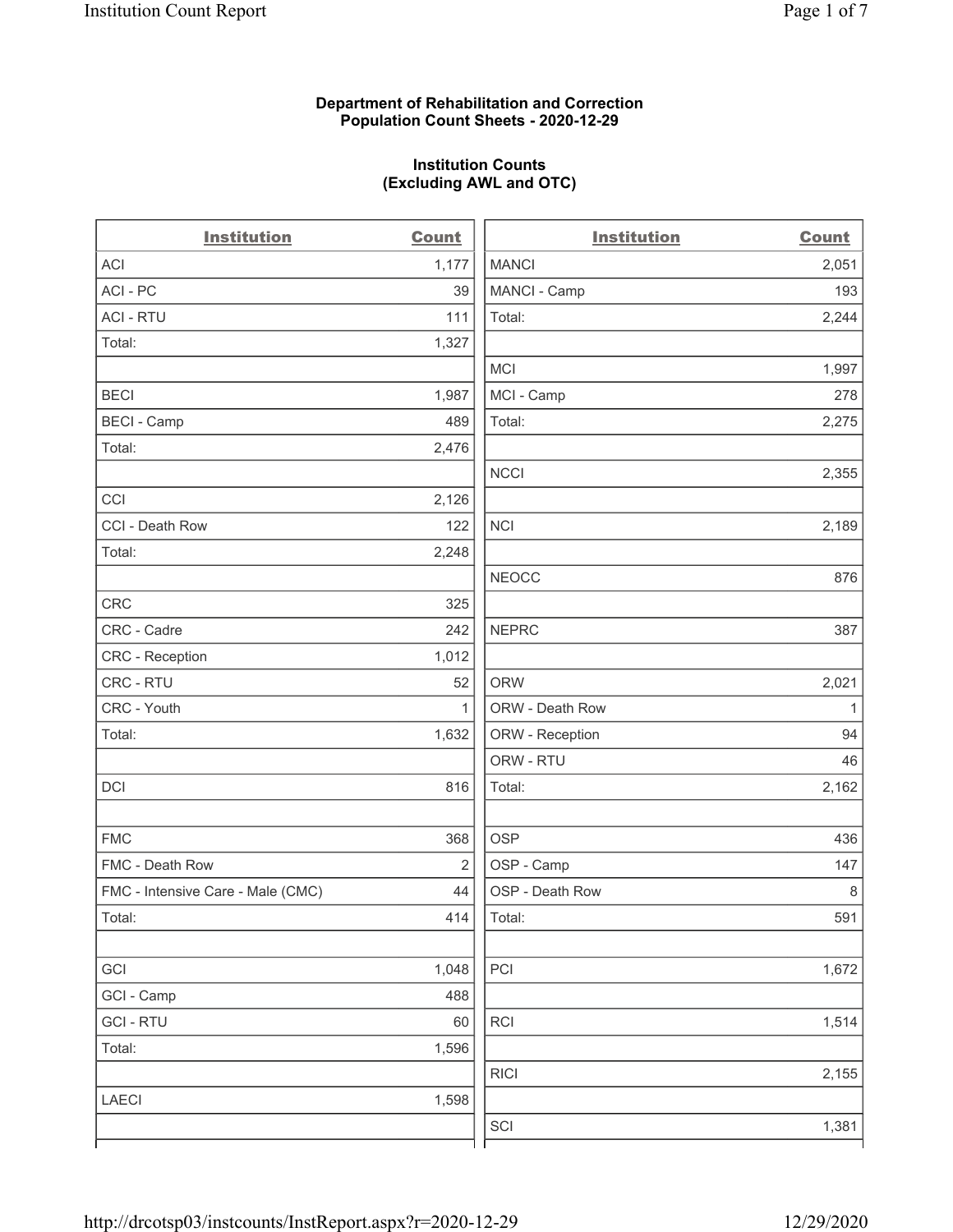|                          |       |                | <b>Total Population:</b> | 43,824 |
|--------------------------|-------|----------------|--------------------------|--------|
|                          |       |                |                          |        |
|                          |       | Total:         |                          | 1,124  |
|                          |       | <b>WCI-RTU</b> |                          | 30     |
| Total:                   | 2,110 | <b>WCI</b>     |                          | 1,094  |
| MACI - Minimum           | 1,132 |                |                          |        |
| <b>MACI</b>              | 978   | Total:         |                          | 801    |
|                          |       | TOCI - PC      |                          | 137    |
| Total:                   | 1,278 | <b>TOCI</b>    |                          | 664    |
| <b>LORCI - Reception</b> | 448   |                |                          |        |
| LORCI - Cadre            | 181   | Total:         |                          | 1,216  |
| LORCI                    | 649   | TCI - Camp     |                          | 294    |
|                          |       | <b>TCI</b>     |                          | 922    |
| LOCI                     | 1,936 |                |                          |        |
|                          |       | Total:         |                          | 1,185  |
| Total:                   | 2,266 | SOCF - RTU     |                          | 2      |
| LECI - Camp              | 164   | <b>SOCF</b>    |                          | 1,183  |
| LECI                     | 2,102 |                |                          |        |

\* The Total Population includes 30 Offenders with Reason Codes 30 & 31. \*\* The Total Population includes 35 Offenders with Reason Code 0A.

### Male Population by Security Level (Include AWL and Exclude OTC)

| <b>Security Level</b>  |                   | <b>Body</b> | <b>AWL</b> | $(-OTC)$ | <b>Total</b> |
|------------------------|-------------------|-------------|------------|----------|--------------|
| Total Level E          |                   | 931         | 4          | 3        | 932          |
| Total Level 4          |                   | 1,353       | 5          | 5        | 1,353        |
| Total Level 3          |                   | 9,512       | 71         | 69       | 9,514        |
| Total Level 2          |                   | 14,894      | 90         | 79       | 14,905       |
| Total Level 1          |                   | 13,553      | 78         | 52       | 13,579       |
| <b>Total Death Row</b> |                   | 136         | 0          | $\Omega$ | 136          |
|                        | <b>Total Male</b> | 40,379      | 248        | 208      | 40,419       |

#### Female Population by Institution (Include AWL and Exclude OTC)

| <b>Institution</b> | <b>Body</b> | <b>AWL</b> | $(-OTC)$ | <b>Total</b> |
|--------------------|-------------|------------|----------|--------------|
| DCI                | 815         | 6          | 5        | 816          |
| <b>FMC</b>         | 8           |            |          |              |
| <b>NEPRC</b>       | 387         |            | ◠        | 387          |
| <b>ORW</b>         | 2,021       | 18         |          | 2,034        |
| ORW - Death Row    |             |            |          |              |
|                    |             |            |          |              |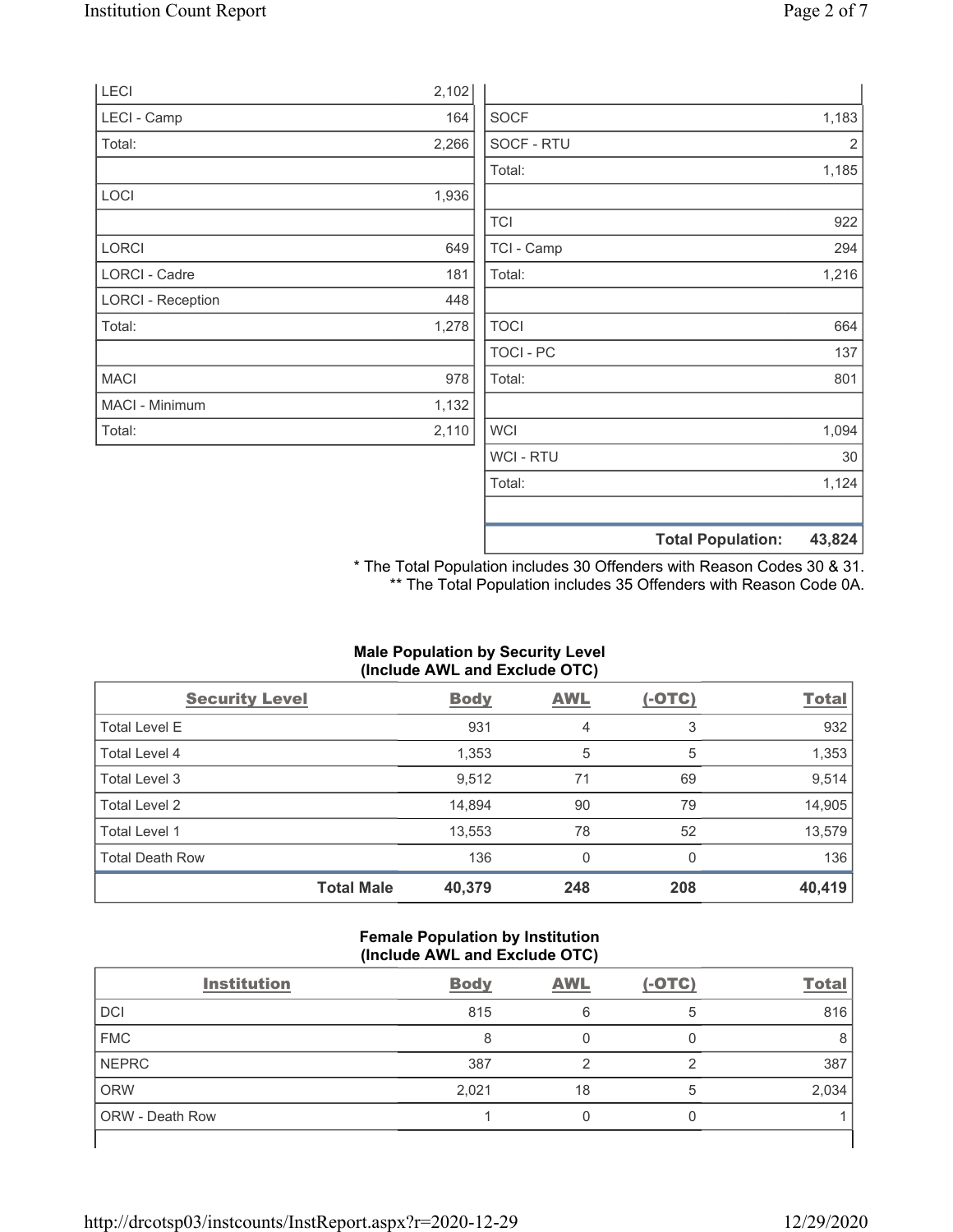| <b>ORW</b> - Reception |                          | 94     |     |     | 95     |
|------------------------|--------------------------|--------|-----|-----|--------|
| ORW - RTU              |                          | 46     |     |     | 46     |
|                        | <b>Total Female</b>      | 3.372  | 27  | 12  | 3,387  |
|                        |                          |        |     |     |        |
|                        | <b>Total Population:</b> | 43,751 | 275 | 220 | 43,806 |

### Male Population by Institution: Security Level 5 and E (Include AWL and Exclude OTC)

| <b>Institution</b>   |                      | <b>Body</b>    | <b>AWL</b>          | $(-OTC)$            | <b>Total</b>   |
|----------------------|----------------------|----------------|---------------------|---------------------|----------------|
| CCI                  |                      | $\mathbf 0$    | 1                   | 1                   | $\mathbf 0$    |
| <b>CRC</b>           |                      | $\overline{2}$ | $\mathsf 0$         | $\mathsf 0$         | $\sqrt{2}$     |
| CRC - RTU            |                      | $\sqrt{5}$     | $\mathsf 0$         | $\mathsf 0$         | $\mathbf 5$    |
| <b>FMC</b>           |                      | $\overline{2}$ | $\mathbf 0$         | $\mathbf 0$         | $\sqrt{2}$     |
| <b>LAECI</b>         |                      | $\overline{4}$ | $\mathsf{O}\xspace$ | $\mathbf 0$         | $\overline{4}$ |
| LECI                 |                      | 13             | $\mathsf 0$         | $\mathsf{O}\xspace$ | 13             |
| LOCI                 |                      | $\mathbf{1}$   | $\mathbf 0$         | $\mathsf 0$         | $\mathbf{1}$   |
| <b>LORCI</b>         |                      | $\overline{2}$ | $\mathsf{O}\xspace$ | $\mathsf 0$         | $\sqrt{2}$     |
| <b>LORCI - Cadre</b> |                      | 1              | $\mathbf 0$         | $\mathsf{O}\xspace$ | 1              |
| <b>MACI</b>          |                      | 24             | $\mathsf 0$         | $\mathbf 0$         | 24             |
| <b>MANCI</b>         |                      | 21             | $\mathsf 0$         | $\mathsf 0$         | 21             |
| <b>NCCI</b>          |                      | $\mathbf{1}$   | $\mathbf 0$         | $\mathsf{O}\xspace$ | $\mathbf{1}$   |
| <b>NEOCC</b>         |                      | 10             | $\mathsf 0$         | $\mathsf 0$         | 10             |
| <b>OSP</b>           |                      | 178            | $\sqrt{2}$          | $\mathbf{1}$        | 179            |
| <b>RCI</b>           |                      | 17             | $\mathsf 0$         | $\mathbf 0$         | 17             |
| <b>RICI</b>          |                      | $\overline{2}$ | $\mathsf 0$         | $\mathsf 0$         | $\sqrt{2}$     |
| SOCF                 |                      | 518            | $\mathbf{1}$        | 1                   | 518            |
| <b>TCI</b>           |                      | $6\,$          | $\mathsf 0$         | $\mathbf 0$         | $\,6\,$        |
| <b>TOCI</b>          |                      | 107            | $\mathsf 0$         | $\mathsf 0$         | 107            |
| <b>WCI</b>           |                      | 11             | $\mathbf 0$         | $\mathbf 0$         | 11             |
| WCI - RTU            |                      | $\,6\,$        | $\mathsf 0$         | $\mathsf 0$         | $\,6\,$        |
|                      | <b>Total Level 5</b> | 931            | 4                   | $\mathbf{3}$        | 932            |

# Male Population by Institution: Security Level 4 (Include AWL and Exclude OTC)

| <b>Institution</b> | <b>Body</b> | <b>AWL</b> | $(-OTC)$ | <b>Total</b> |
|--------------------|-------------|------------|----------|--------------|
| <b>ACI</b>         |             |            |          | 5            |
| CRC                |             |            |          |              |
| CRC - Reception    |             |            |          |              |
| <b>CRC - RTU</b>   | 10          |            |          | 10           |
|                    |             |            |          |              |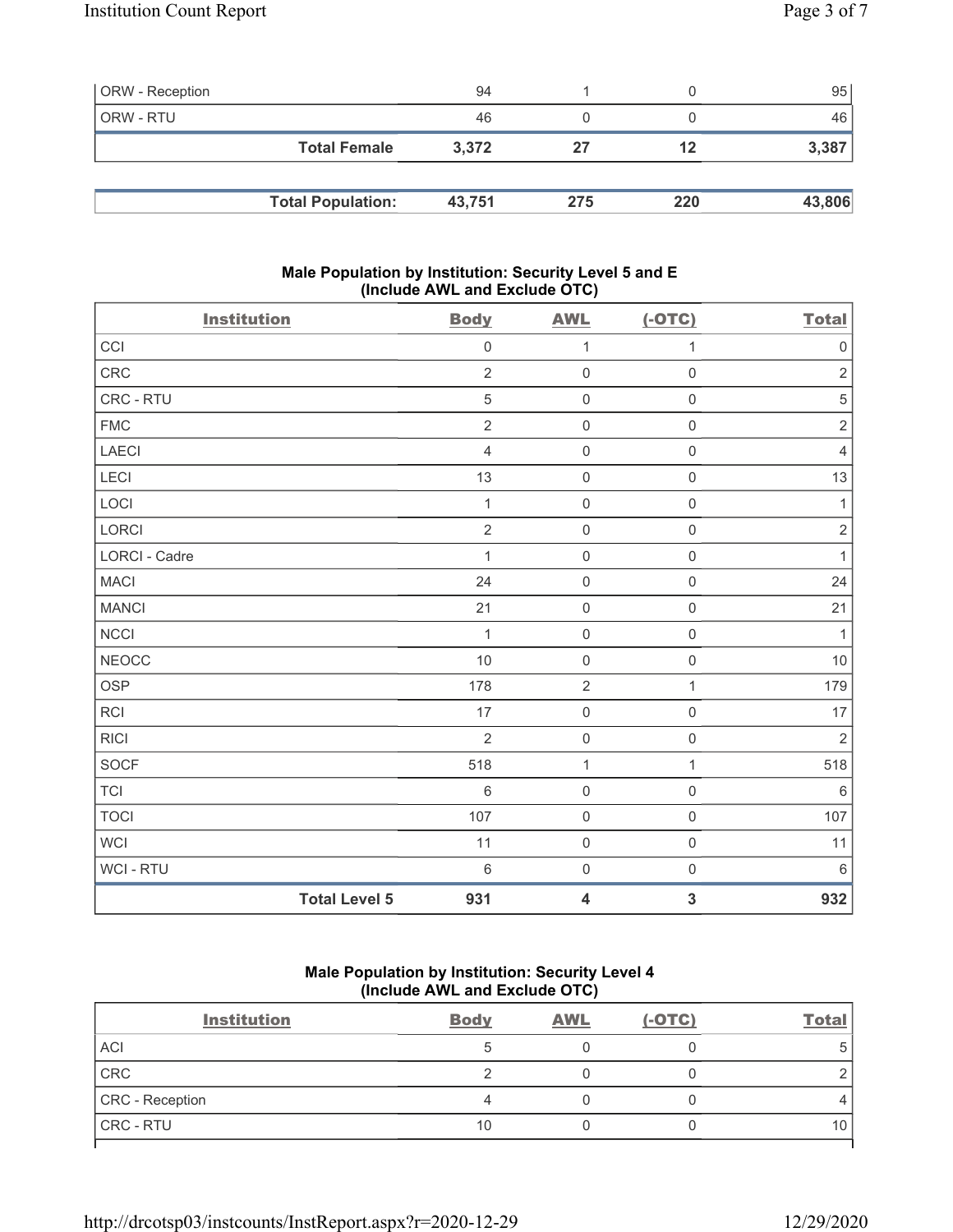| FMC - Intensive Care - Male (CMC) |                | $\mathbf{0}$ | <sup>0</sup> |       |
|-----------------------------------|----------------|--------------|--------------|-------|
| LOCI                              | $\Omega$       |              |              | 0     |
| <b>LORCI</b>                      | 21             |              |              | 21    |
| <b>LORCI - Cadre</b>              |                | $\mathbf{0}$ | U            |       |
| <b>LORCI - Reception</b>          | 3              | $\mathbf{0}$ | 0            | 3     |
| <b>MACI</b>                       | 16             | $\mathbf{0}$ | 0            | 16    |
| <b>OSP</b>                        | 206            | $\mathbf{0}$ | 0            | 206   |
| <b>SOCF</b>                       | 554            | 3            | 3            | 554   |
| SOCF - RTU                        | $\overline{2}$ | $\mathbf 0$  | O            | 2     |
| <b>TOCI</b>                       | 515            | $\mathbf 0$  | U            | 515   |
| TOCI-PC                           | 10             | $\mathbf{0}$ | 0            | 10    |
| WCI - RTU                         | 3              | $\mathbf{0}$ | <sup>0</sup> | 3     |
| <b>Total Level 4</b>              | 1,353          | 5            | 5            | 1,353 |

### Male Population by Institution: Security Level 3 (Include AWL and Exclude OTC)

| <b>Institution</b>                | <b>Body</b>    | <b>AWL</b>          | $(-OTC)$            | <b>Total</b>   |
|-----------------------------------|----------------|---------------------|---------------------|----------------|
| <b>ACI</b>                        | 19             | $\mathsf{O}\xspace$ | $\mathsf{O}\xspace$ | 19             |
| ACI-PC                            | $\overline{7}$ | $\mathsf 0$         | $\mathbf 0$         | $\overline{7}$ |
| <b>ACI - RTU</b>                  | 1              | $\mathsf 0$         | $\mathsf{O}\xspace$ | $\mathbf{1}$   |
| <b>BECI</b>                       | 11             | $\mathbf{1}$        | 1                   | 11             |
| CCI                               | 17             | $\mathbf 0$         | $\mathsf 0$         | 17             |
| CRC                               | 232            | $\sqrt{3}$          | 3                   | 232            |
| CRC - Cadre                       | 8              | $\mathbf 0$         | $\mathsf{O}\xspace$ | $\,8\,$        |
| CRC - Reception                   | 671            | 10                  | 10                  | 671            |
| CRC - RTU                         | 37             | $\mathsf{O}\xspace$ | $\mathsf{O}\xspace$ | 37             |
| <b>FMC</b>                        | $\mathfrak{S}$ | $\mathbf 0$         | $\mathbf 0$         | $\,$ 3 $\,$    |
| FMC - Intensive Care - Male (CMC) | $\mathbf{1}$   | $\mathsf 0$         | $\mathsf{O}\xspace$ | $\mathbf{1}$   |
| GCI                               | 3              | $\mathsf 0$         | $\mathsf 0$         | $\sqrt{3}$     |
| <b>LAECI</b>                      | 14             | $\mathbf{1}$        | 1                   | 14             |
| LECI                              | 1,289          | $\mathbf{1}$        | 1                   | 1,289          |
| LOCI                              | 14             | $\mathbf 0$         | $\mathbf 0$         | 14             |
| LORCI                             | 294            | 26                  | 26                  | 294            |
| <b>LORCI - Cadre</b>              | 48             | $\mathsf 0$         | $\mathsf{O}\xspace$ | 48             |
| <b>LORCI - Reception</b>          | 85             | $\mathsf 0$         | $\mathsf{O}\xspace$ | 85             |
| <b>MACI</b>                       | 812            | $\overline{7}$      | $\overline{7}$      | 812            |
| <b>MANCI</b>                      | 1,705          | 11                  | 11                  | 1,705          |
| <b>MCI</b>                        | 33             | $\mathsf 0$         | $\mathsf{O}\xspace$ | 33             |
| <b>NCCI</b>                       | 30             | $\mathsf{O}\xspace$ | $\mathbf 0$         | 30             |
| <b>NCI</b>                        | 29             | $\mathbf 0$         | $\mathsf{O}\xspace$ | 29             |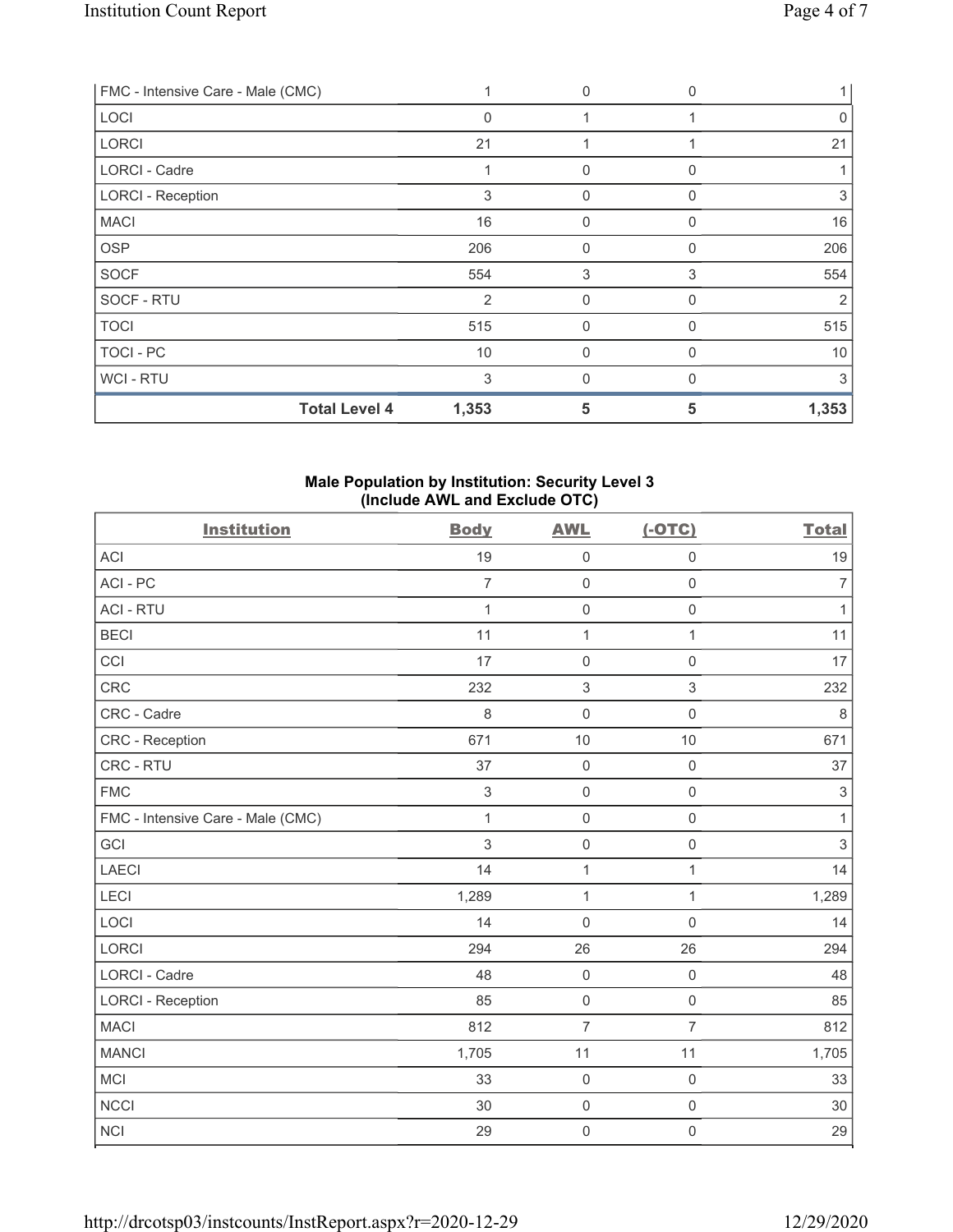| <b>NEOCC</b> |                      | 717            | 1              | 1           | 717   |
|--------------|----------------------|----------------|----------------|-------------|-------|
| OSP          |                      | $\overline{7}$ | $\mathbf 0$    | $\Omega$    | 7     |
| PCI          |                      | 36             | $\overline{2}$ | $\mathbf 0$ | 38    |
| <b>RCI</b>   |                      | 1,349          | $\mathbf 5$    | 5           | 1,349 |
| <b>RICI</b>  |                      | 18             | 0              | 0           | 18    |
| SCI          |                      | 64             | $\mathbf 0$    | $\mathbf 0$ | 64    |
| <b>SOCF</b>  |                      | 108            | $\mathbf 0$    | 0           | 108   |
| <b>TCI</b>   |                      | 786            | 0              | $\Omega$    | 786   |
| TCI - Camp   |                      | 1              | $\mathbf 0$    | 0           | 1     |
| <b>TOCI</b>  |                      | 33             | $\mathbf 0$    | $\Omega$    | 33    |
| TOCI - PC    |                      | 73             | $\mathbf 0$    | $\Omega$    | 73    |
| <b>WCI</b>   |                      | 940            | $\sqrt{3}$     | 3           | 940   |
| WCI - RTU    |                      | 17             | $\mathbf 0$    | $\Omega$    | 17    |
|              | <b>Total Level 3</b> | 9,512          | 71             | 69          | 9,514 |

### Male Population by Institution: Security Level 2 (Include AWL and Exclude OTC)

| <b>Institution</b>                | <b>Body</b>  | <b>AWL</b>          | $(-OTC)$            | <b>Total</b> |
|-----------------------------------|--------------|---------------------|---------------------|--------------|
| <b>ACI</b>                        | 646          | $\mathbf{1}$        | 1                   | 646          |
| ACI - PC                          | 22           | $\mathbf 0$         | $\mathsf 0$         | 22           |
| <b>ACI - RTU</b>                  | 85           | $\mathsf{O}\xspace$ | $\mathsf 0$         | 85           |
| <b>BECI</b>                       | 1,259        | 5                   | $\sqrt{5}$          | 1,259        |
| CCI                               | 1,623        | 4                   | $\overline{4}$      | 1,623        |
| CRC                               | 23           | $\mathsf{O}\xspace$ | $\mathsf{O}\xspace$ | 23           |
| CRC - Cadre                       | 223          | $\mathsf 0$         | $\mathbf 0$         | 223          |
| CRC - Reception                   | 171          | $\,8\,$             | $\,8\,$             | 171          |
| CRC - Youth                       | 1            | $\mathsf{O}\xspace$ | $\mathsf 0$         | 1            |
| DCI                               | $\mathbf{1}$ | $\mathsf 0$         | $\mathsf 0$         | $\mathbf{1}$ |
| <b>FMC</b>                        | 10           | $\mathbf{1}$        | $\mathsf{O}\xspace$ | 11           |
| FMC - Intensive Care - Male (CMC) | 13           | $\mathsf 0$         | $\mathsf 0$         | 13           |
| GCI                               | 465          | 3                   | 3                   | 465          |
| GCI - Camp                        | 5            | $\mathsf{O}\xspace$ | $\mathsf 0$         | 5            |
| <b>GCI-RTU</b>                    | 51           | $\mathbf 0$         | $\mathsf 0$         | 51           |
| <b>LAECI</b>                      | 947          | 12                  | 10                  | 949          |
| LECI                              | 798          | 5                   | $\sqrt{5}$          | 798          |
| LOCI                              | 993          | $\overline{2}$      | $\overline{2}$      | 993          |
| LORCI                             | 204          | 16                  | 15                  | 205          |
| LORCI - Cadre                     | 124          | $\mathbf 0$         | $\mathsf 0$         | 124          |
| <b>LORCI - Reception</b>          | 184          | $\mathsf{O}\xspace$ | $\mathsf{O}\xspace$ | 184          |
| <b>MACI</b>                       | 126          | $\mathbf 1$         | 1                   | 126          |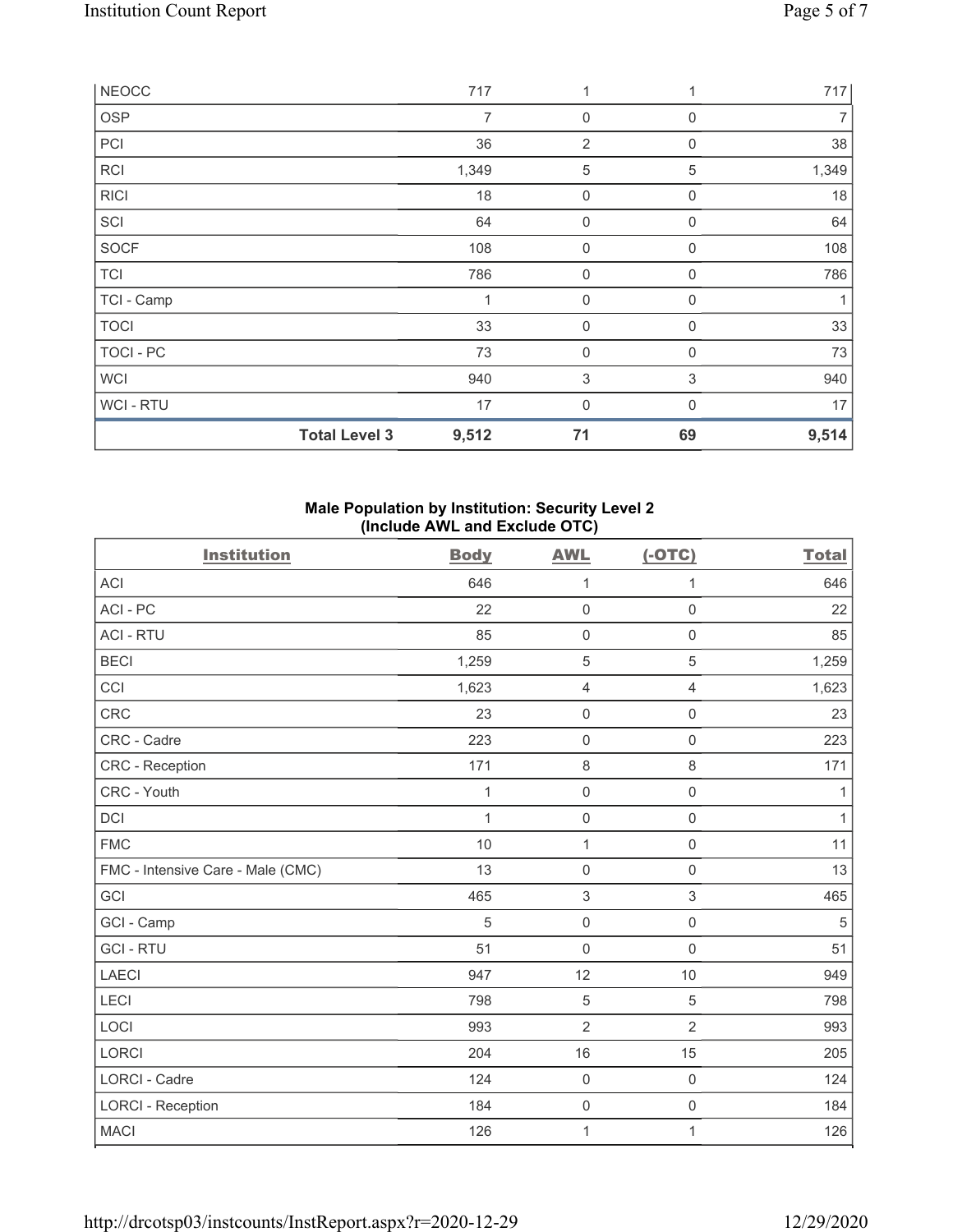| <b>MANCI</b> |                      | 308                       | 0                   | $\mathbf 0$      | 308        |
|--------------|----------------------|---------------------------|---------------------|------------------|------------|
| MCI          |                      | 1,357                     | $\sqrt{5}$          | 3                | 1,359      |
| <b>NCCI</b>  |                      | 827                       | 4                   | 3                | 828        |
| <b>NCI</b>   |                      | 1,200                     | 4                   | 4                | 1,200      |
| <b>NEOCC</b> |                      | 149                       | $\mathbf 1$         | 1                | 149        |
| <b>OSP</b>   |                      | $\overline{2}$            | 0                   | $\overline{0}$   | $\sqrt{2}$ |
| PCI          |                      | 769                       | $\overline{2}$      |                  | 770        |
| <b>RCI</b>   |                      | 148                       | 1                   | 1                | 148        |
| <b>RICI</b>  |                      | 1,022                     | $\boldsymbol{9}$    | $\overline{7}$   | 1,024      |
| SCI          |                      | 833                       | 6                   | 5                | 834        |
| SOCF         |                      | $\ensuremath{\mathsf{3}}$ | $\mathsf{O}\xspace$ | $\boldsymbol{0}$ | $\sqrt{3}$ |
| <b>TCI</b>   |                      | 100                       | $\mathsf{O}\xspace$ | $\mathbf 0$      | 100        |
| <b>TOCI</b>  |                      | $\,8\,$                   | $\mathsf{O}\xspace$ | $\mathbf 0$      | 8          |
| TOCI - PC    |                      | 51                        | $\mathbf 0$         | $\boldsymbol{0}$ | 51         |
| <b>WCI</b>   |                      | 143                       | 0                   | $\Omega$         | 143        |
|              | <b>Total Level 2</b> | 14,894                    | 90                  | 79               | 14,905     |

# Male Population by Institution: Security Level 1 (Include AWL and Exclude OTC)

| <b>Institution</b>                | <b>Body</b> | <b>AWL</b>          | $(-OTC)$            | <b>Total</b>   |
|-----------------------------------|-------------|---------------------|---------------------|----------------|
| <b>ACI</b>                        | 507         | $\boldsymbol{0}$    | $\boldsymbol{0}$    | 507            |
| ACI-PC                            | 10          | $\mathbf 0$         | $\mathsf{O}\xspace$ | $10$           |
| <b>ACI - RTU</b>                  | 25          | $\boldsymbol{0}$    | $\mathbf 0$         | 25             |
| <b>BECI</b>                       | 716         | $\sqrt{3}$          | $\overline{2}$      | 717            |
| <b>BECI - Camp</b>                | 488         | $\mathbf 0$         | 0                   | 488            |
| CCI                               | 485         | $\sqrt{2}$          | $\mathsf{O}\xspace$ | 487            |
| CRC                               | 6           | $\mathbf{1}$        | 1                   | $\,6$          |
| CRC - Cadre                       | 11          | 0                   | $\mathsf{O}\xspace$ | 11             |
| CRC - Reception                   | 161         | $\,6\,$             | 6                   | 161            |
| <b>FMC</b>                        | 345         | $\overline{2}$      | $\overline{2}$      | 345            |
| FMC - Intensive Care - Male (CMC) | 29          | $\mathsf{O}\xspace$ | $\mathsf{O}\xspace$ | 29             |
| GCI                               | 580         | $\sqrt{5}$          | 4                   | 581            |
| GCI - Camp                        | 483         | $\mathbf 0$         | $\mathsf{O}\xspace$ | 483            |
| <b>GCI-RTU</b>                    | 9           | $\mathbf 0$         | $\mathsf{O}\xspace$ | 9              |
| LAECI                             | 632         | $6\,$               | $\sqrt{5}$          | 633            |
| LECI                              | 1           | $\mathbf 0$         | $\mathsf{O}\xspace$ | 1              |
| LECI - Camp                       | 164         | $\mathbf 0$         | $\mathsf 0$         | 164            |
| LOCI                              | 928         | 5                   | $\overline{2}$      | 931            |
| <b>LORCI</b>                      | 128         | $\sqrt{5}$          | $\overline{4}$      | 129            |
| <b>LORCI - Cadre</b>              | 7           | $\mathbf 0$         | 0                   | $\overline{7}$ |